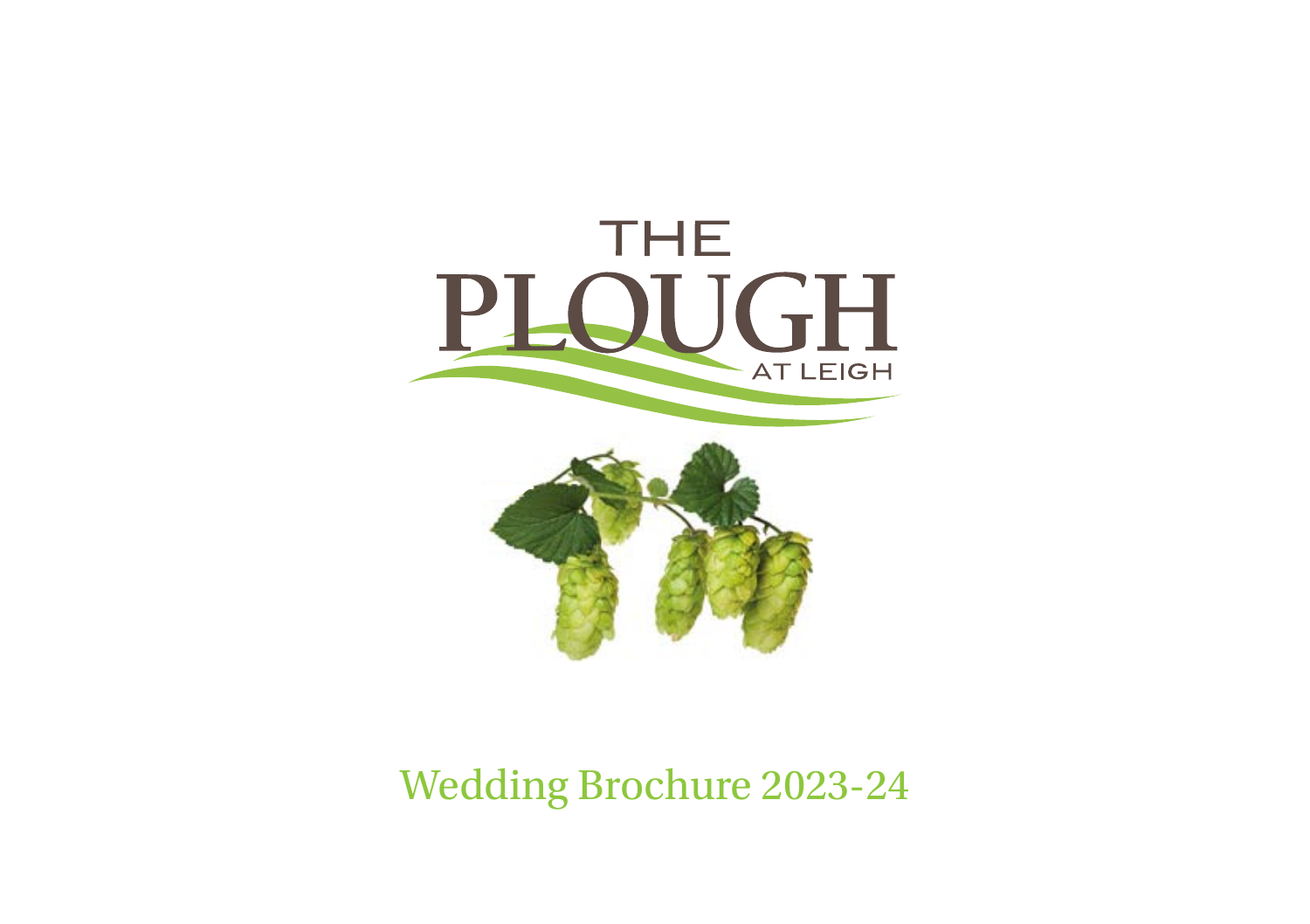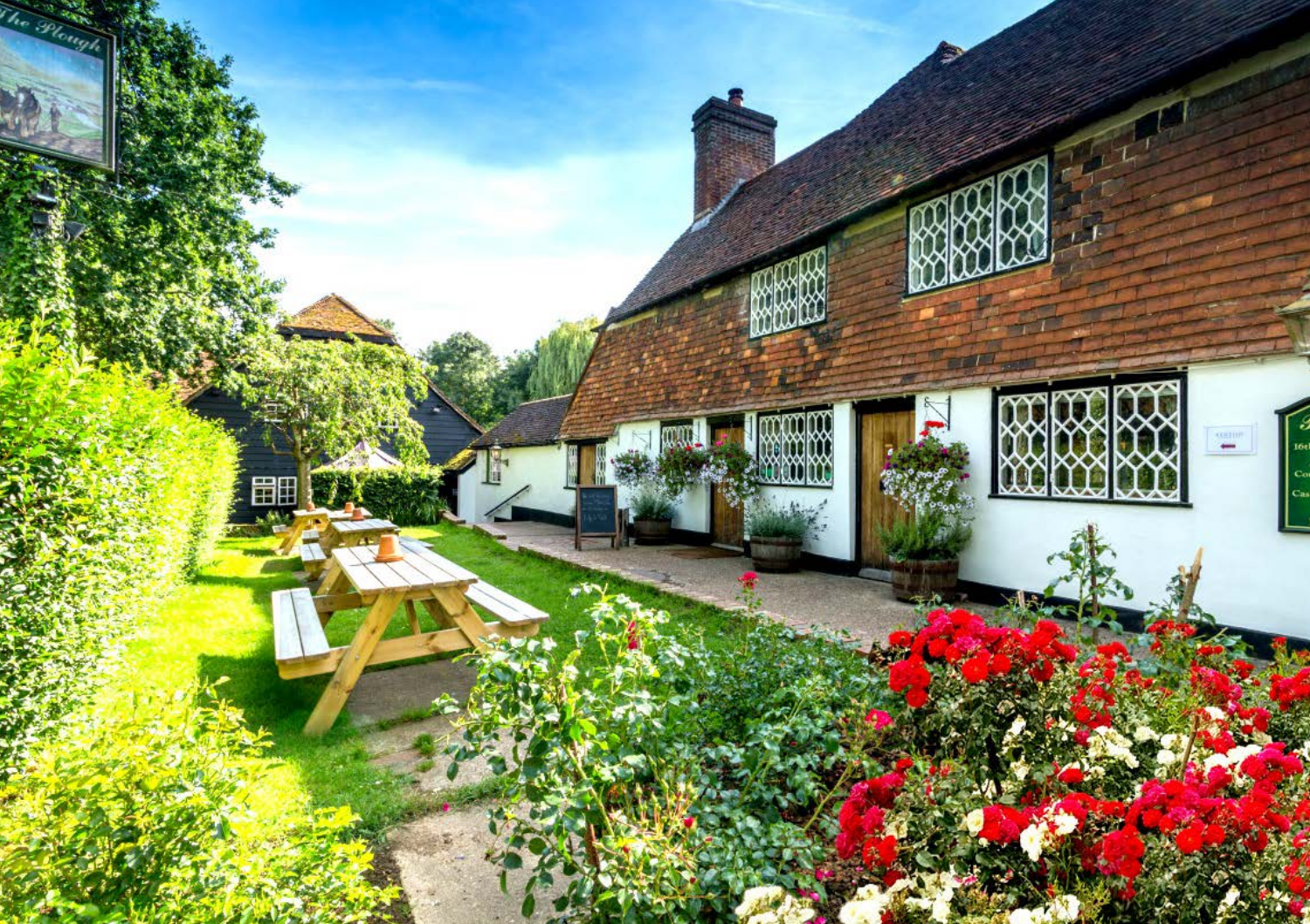## Congratulations on your engagement!

### **Mick and Hazel welcome you to The Plough and Barn at Leigh in Kent.**

We're incredibly proud of our country wedding venue and would love to show you around. Please enjoy looking at the following information and then contact us to make an appointment to view our world!

Our 16th and 17th century inn and barn are situated to the west of Kent in the Garden of England! We are surrounded by peaceful countryside yet conveniently close to the motorway network for easy access.

The Barn is peg tiled, beamed and beautiful with minstrels' gallery, oak floor and wood burning stoves for the chillier times of year. A fully stocked bar is set for every occasion with a hatch opening into the garden for summer access.

Both The Barn and our garden hedgerow gazebo are licensed for your civil wedding ceremony or simply available for your wedding reception and evening celebrations.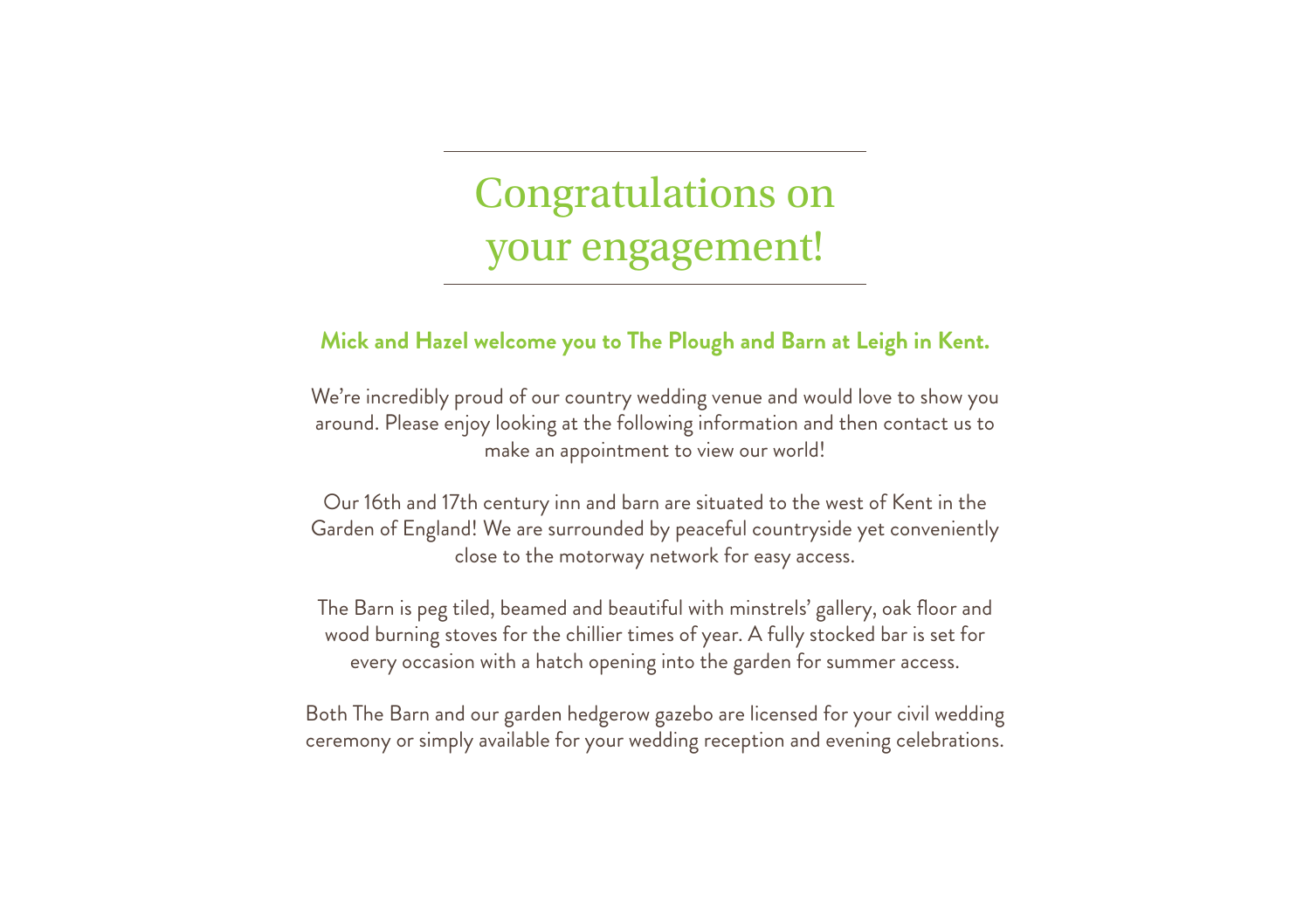## A little something for everyone

**Our country gardens are extensive and a magical backdrop for your photos. Picturesque cottage garden flowers surround areas for your summer time celebration. Any attending children will love our play area and exploration possibilities.**

The traditional Kentish hop hung pub, with its inglenook fireplace and wood burning stove, makes a wonderful winter wedding reception area. Kentish Ales from local breweries are worshipped here!

Our barn is perfect for up to 150 guests at a formally seated summer wedding, 130 guests during the winter months and the whole venue is available for up to 200 guests at a less formal celebration.

The food we serve is prepared with a great deal of thought and planning, cooked from seasonal ingredients by a team led by Hazel, a chef and foodie.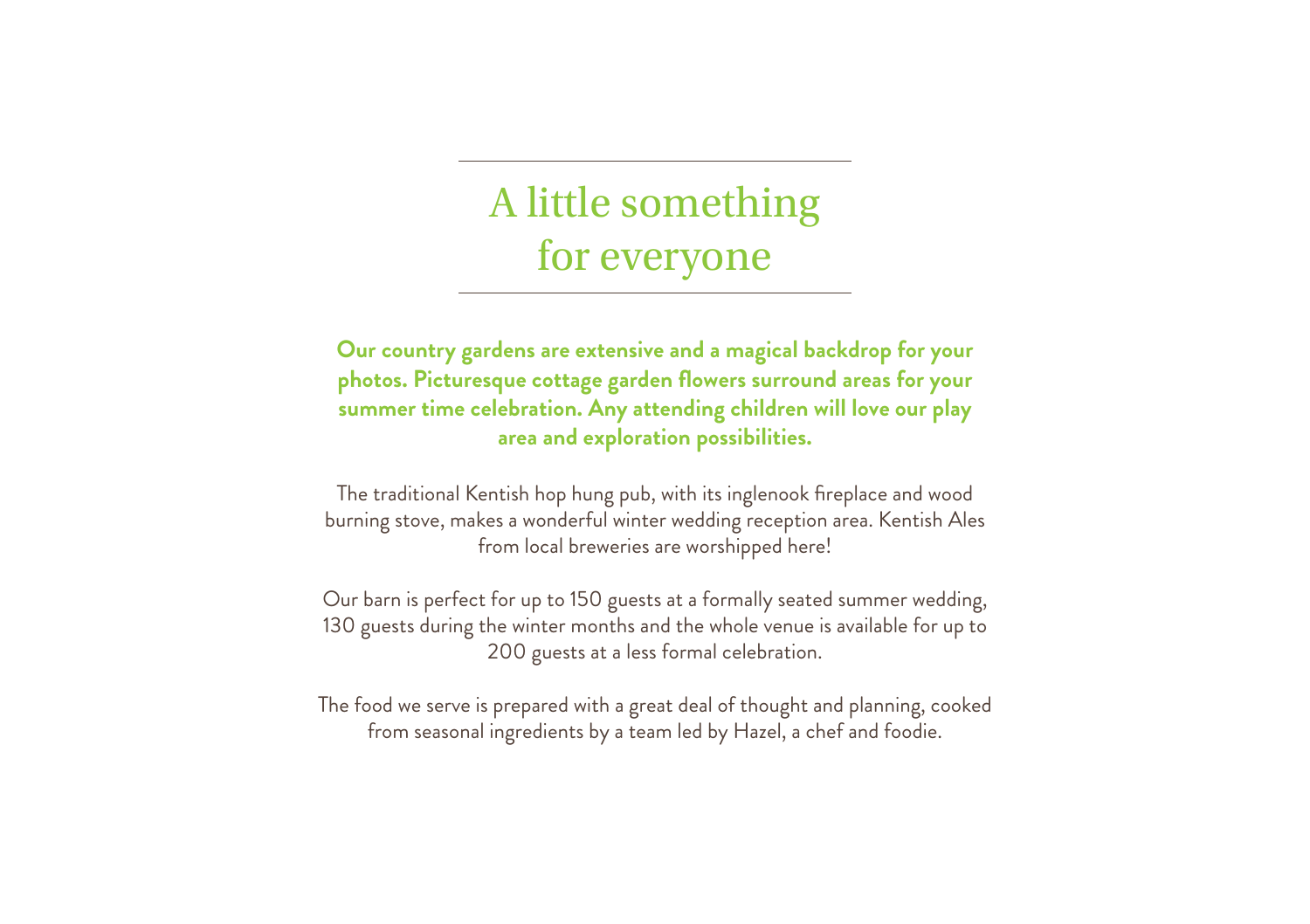# Venue Hire, Civil Wedding & Blessing Times

**Your ceremony or blessing may take place in our barn throughout the year or during the summer months under the garden hedgerow gazebo**

#### **Exclusive Hire of The Barn, Pub and Garden**

Arrival from 1pm enables your ceremony to take place from 1.30pm onwards, leaving a long relaxed day and evening to enjoy.

### **Part Day Exclusive Hire of The Barn, Pub and Garden**

If you'd prefer a later arrival of 3pm this option is ideal for your ceremony to take place at 3.30pm, or for your wedding reception after a church ceremony.

Once the ceremony has taken place and you are welcoming your guests into the garden or pub with a reception drink and canapés, the barn will be rearranged for your wedding breakfast.

*We are unable to host weddings on a Sunday or Bank Holiday.*

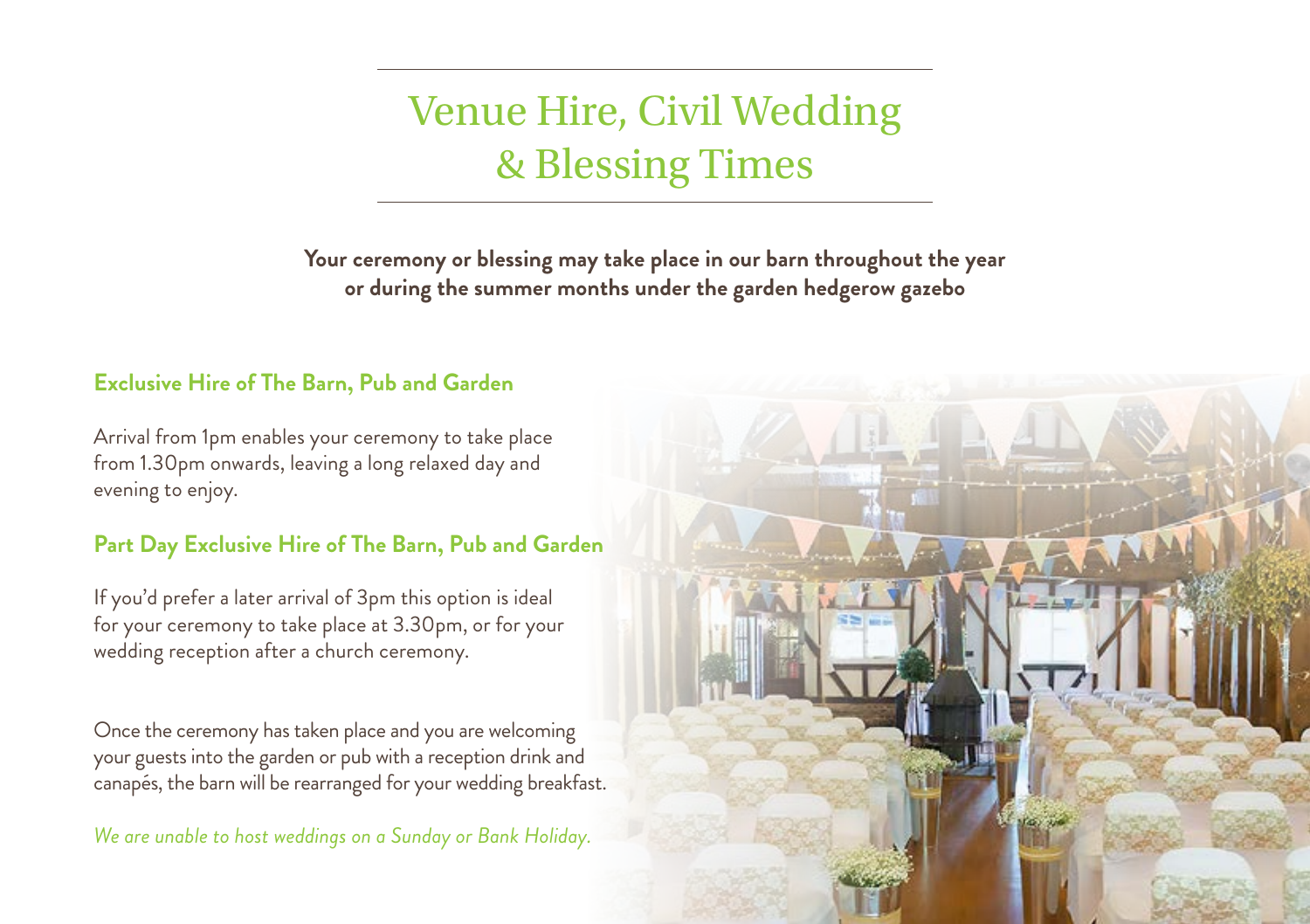## Venue Hire includes...

- **Professional guidance throughout the planning of your wedding**
- **Professional guidance throughout your wedding day from your arrival to departure**
- **Our tables and banqueting chairs**
- **White table linen for our tables with white linen serviettes**
- **Full catering provision including glassware, crockery, cutlery and service**
- **Fully stocked and staffed bar**
- **Free car parking cars may be left overnight and collected the next morning**
- **Wooden easel to display your seating plan**
- **Use of our wedding cake stand and knife**
- **Table stands for your identification cards**
- **Fairy lights and hops in The Barn**
- **Placing of your table decorations**
- **Microphone for your speeches**
- **A weekday evening invitation for the bride and groom to sample their chosen Wedding Breakfast Menu**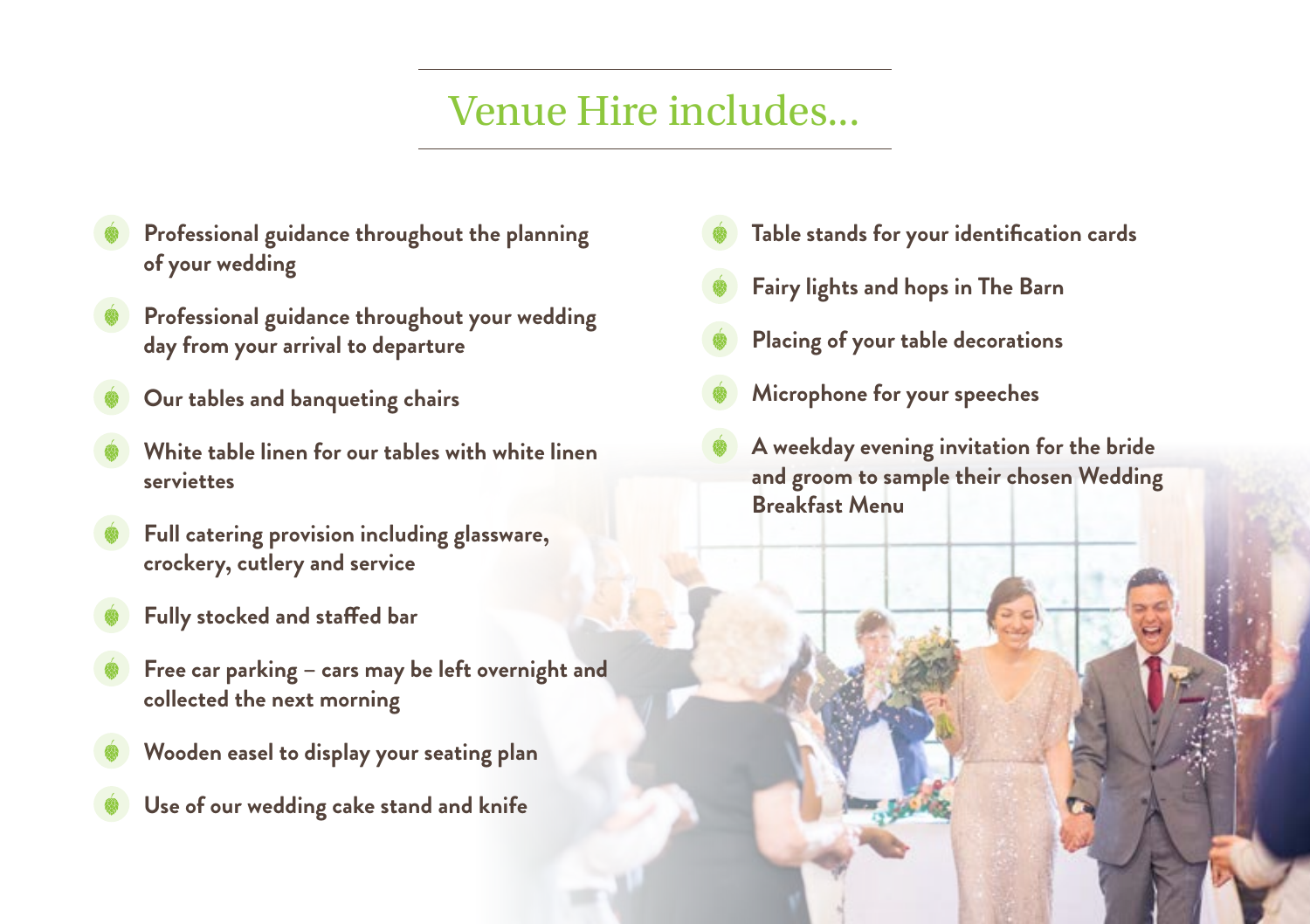## Canapés

### **Choose 5 of your favourites**

- **• Kentish yorkie with sticky honey and mustard chipolata**
- **• Beetroot & walnut hummus blinis**
- **• Crispy mushroom risotto ball**
- **• Tomato & basil bruschetta**
- **• Parma ham, sundried tomato & mozzarella bite**
- **• Cauliflower, sage & onion bhaji**
- **• Teriyaki chicken skewer**
- **• Smoked haddock fishcake**
- **• Pesto & sun dried tomato wheel**
- **• Cherry tomato & mozzarella kebab, basil oil**
- **• Parmesan shortbread with Sussex Brie and seasonal chutney**
- **• Homemade cherry tomato focaccia with prosciutto**
- **• Mini jacket potato with aubergine caviar**
- **• Plough marinated salmon with lime on pumpernickel, soured cream**
- **• Lamb kofte with minted yoghurt dip**









### **Wedding Breakfast 2 or 3 courses available**

Please choose one dish for each course for all your guests to enjoy as well as one veggie or vegan option. These choices will then be tweaked to accommodate any other dietary requirements.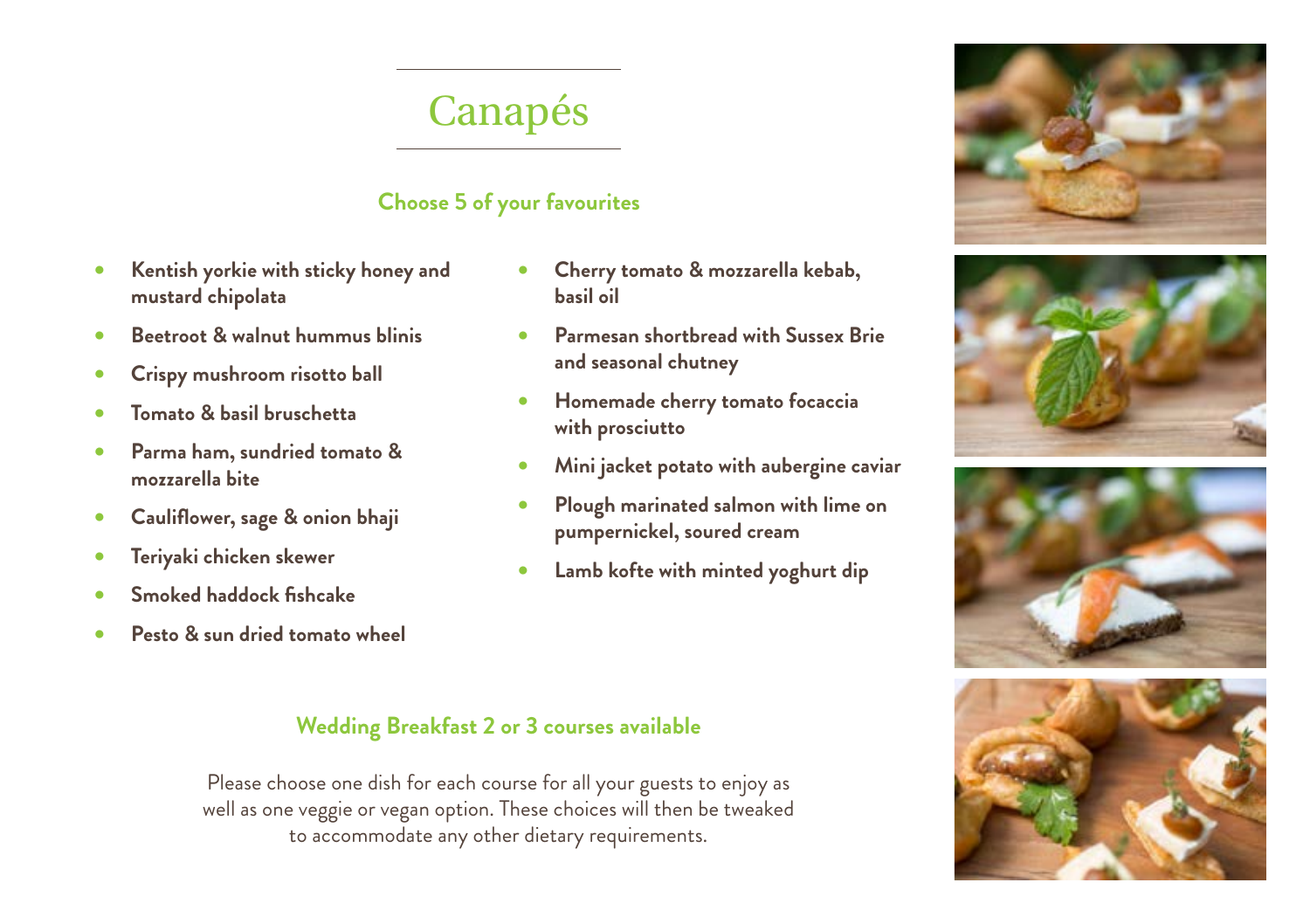### Starters

- **• Goats cheese and balsamic red onion tartlet with rocket salad**
- **• Grilled summer vegetable & tomato salad with mozzarella and basil**
- **• Margherita risotto balls with tomato sauce & rocket pesto**
- **• Ham hock & cheddar croquettes, pea shoot salad and honey & mustard dip**
- **• Smoked rainbow trout pate with Kentish Yorkies, fennel & lemon slaw**
- **• Caerphilly, leek & thyme fritter with tomato & spring onion salad**
- **• Country pork terrine with homemade piccalilli & toast crisps**



- **• Plough marinated salmon with lime, buckwheat pancake & soured cream**
- **• Summer melon with cured ham crisp, ricotta & honey**
- **• Golden polenta with garlic mushrooms & harissa yoghurt**
- **• Grilled halloumi salad with pomegranate and greek yoghurt**
- **• Sweet potato and ginger soup**

## **Sharing Starters\*\***

**Placed centrally on each table for your guests to share**

- **• Baked camembert with cranberry sauce, breads & veggie sticks to dip!**
- **• Smoked trout pate, potted pork & beetroot & walnut hummus placed centrally with breads, Kentish yorkies & veggie sticks to dip**
- Supplement will be charged.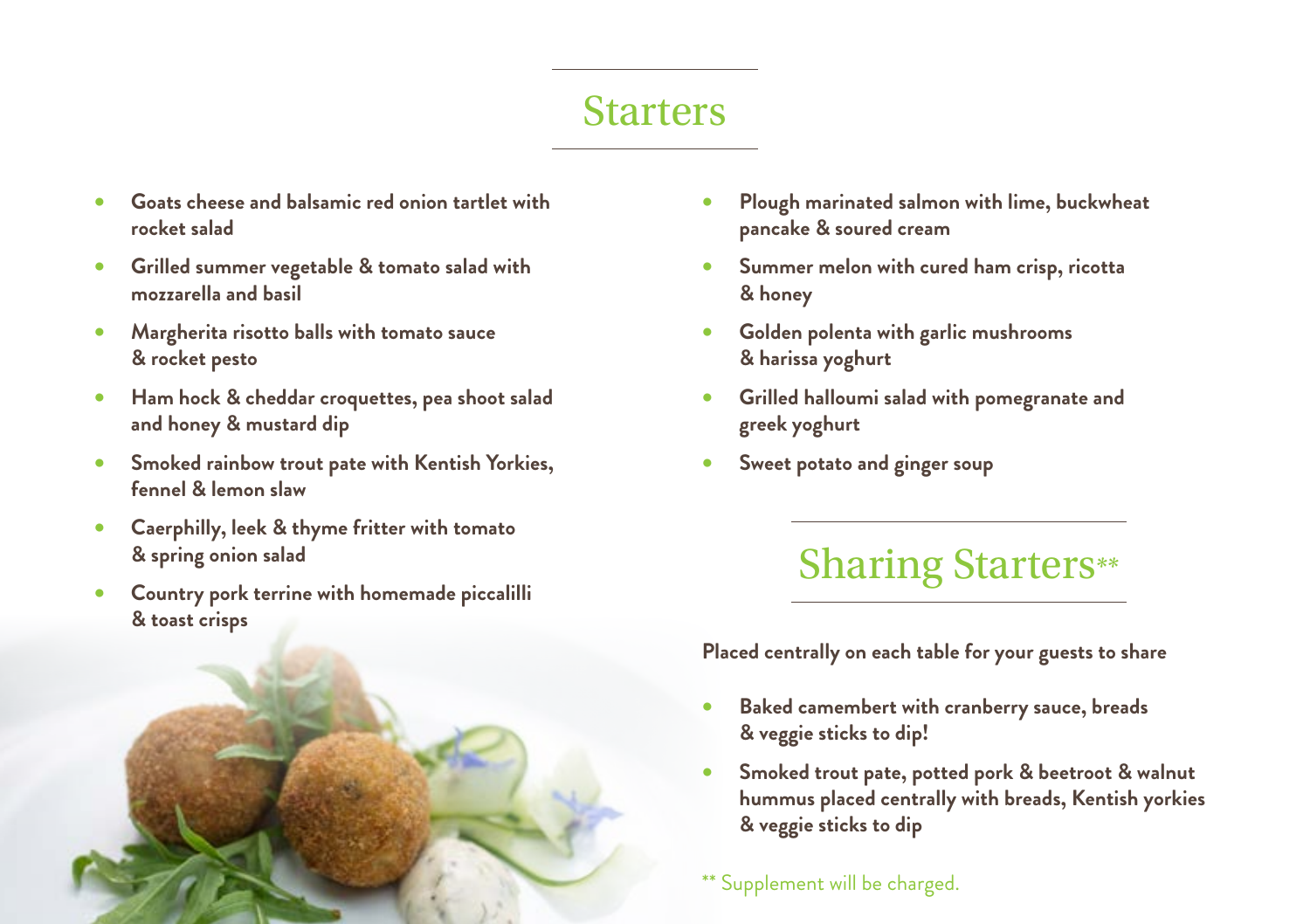## Main Courses

- **• Braised feather blade of beef in Tonbridge Ale with gratinated potatoes, honey roast carrots with shallots and curly kale**
- **• Roast supreme of chicken in red wine gravy, crispy bacon rasher, potato gratin and savoy cabbage**
- **• Crispy duck leg, red wine sauce, green beans, carrot, pea & baby onions with roast new potatoes**
- **• Roast loin of pork with crackling, pink apple sauce, roast roots, potatoes and seasonal greenery**
- **• Grilled lemon chicken breast, couscous with pomegranate & mint, greek yoghurt & little gem salad**
- **• Roast Salmon in pesto, new potatoes & medley of green vegetables**
- **• Grilled pork loin steak with cider sauce, caramelised apple, gratinated potato and Savoy cabbage with bacon**
- **• Slow roast shoulder of lamb, oniony potatoes cooked under the dripping joint, kale and roast carrots**
- **• Country bangers with mash, roast root vegetables, lemony red onions and gravy**
- **• Braised ox cheek & shallot pie with mash & seasonal greenery**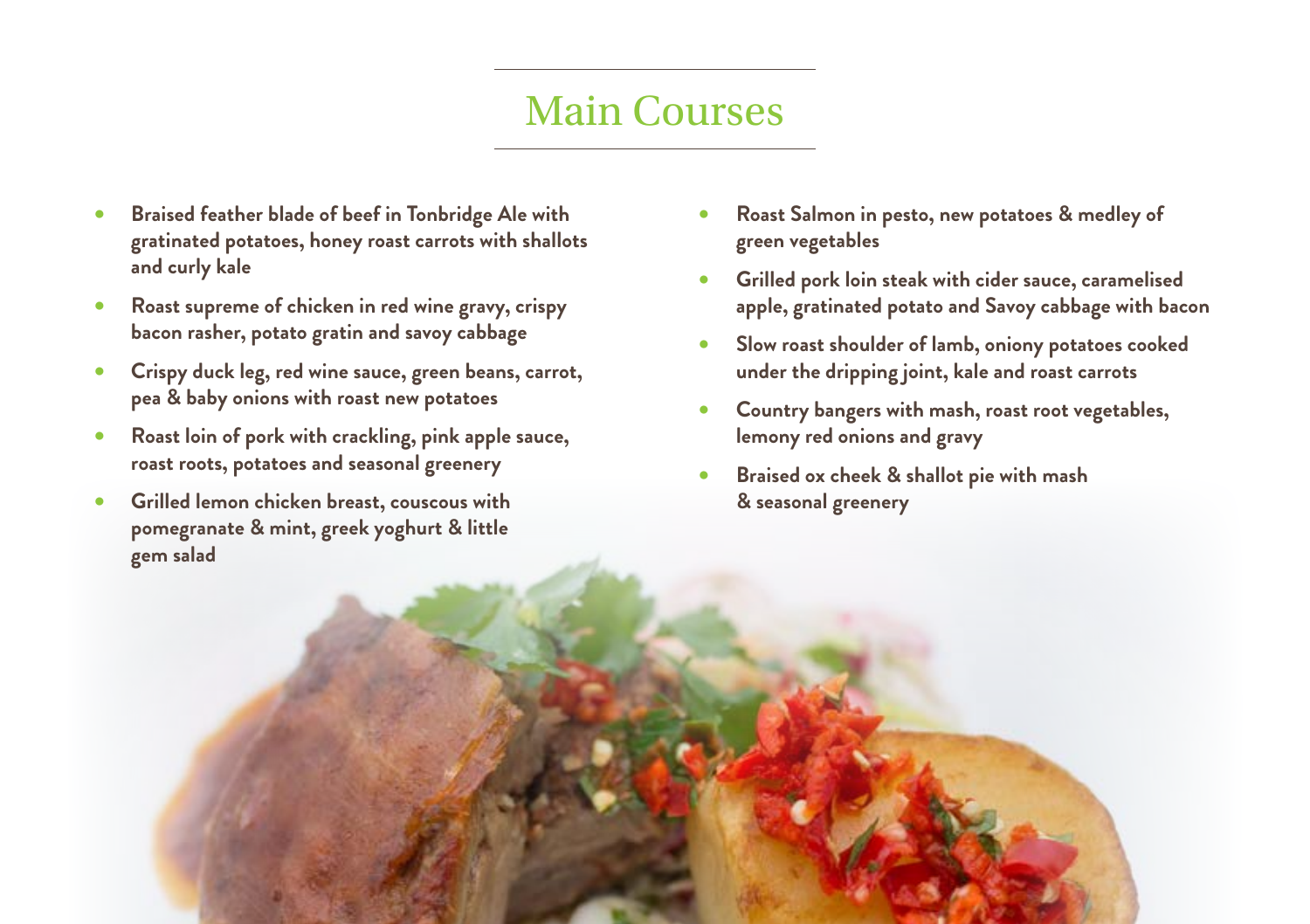## Vegetarian & Vegan Main Courses

- **• Mushroom & sweet pepper wellington with potato gratin and curly kale**
- **• Three cheese & spinach roulade with roast cherry tomatoes & roast baby potatoes**
- **• Golden halloumi on a lentil, bean & tomato stew with ginger & lemon, coriander cream, spinach**
- **• Portobello mushroom, sweet potato and feta or tofu grill**
- **• Parsnip leek and parmesan in crispy pastry leaves, roast butternut squash with sage crisps and buttered spinach**
- **• Roast cauliflower steak with lemon, chimichurri sauce, roast cherry tomatoes & baby potatoes**
- **• Golden polenta with seasonal roast vegetables, pimento pesto**
- **• Chickpea & roast squash tagine with apricot, herb couscous & lemon yogurt**
- **• Roast sweet potato, beetroot & parsnip strudel with lemony red onions, kale**
- **• Beetroot bhaji on lentil dahl with rice**



**The vegetarian main courses may also be served with the same seasonal accompanying vegetables as for the main party.**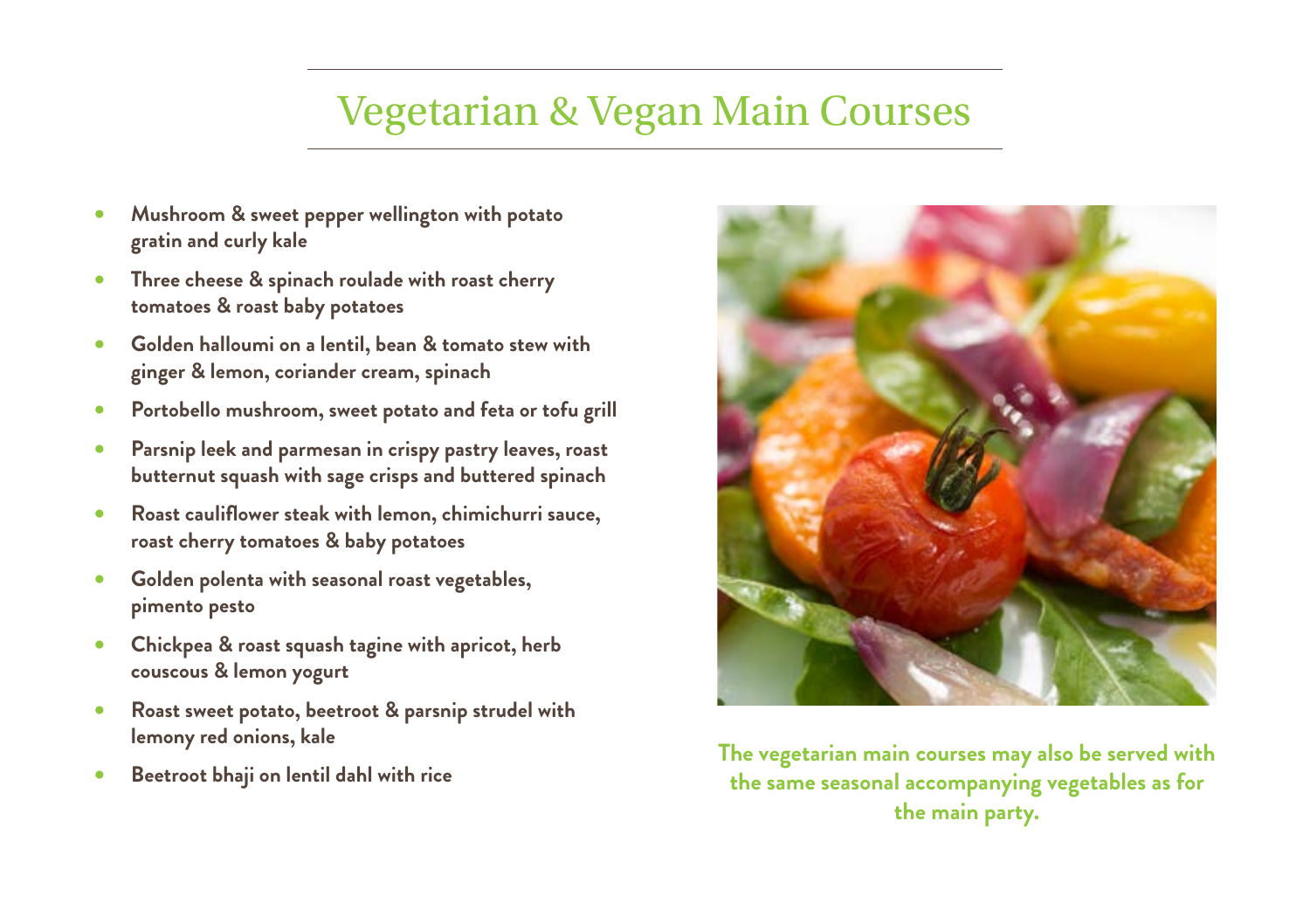### Desserts Cheese

- **• Strawberries in honey with whipped cream and homemade lavender shortbread**
- **• Warm mulled pear with cinnamon cream and homemade biscotti**
- **• White chocolate cheesecake with seasonal fruits**
- **• Chocolate and cream roll with Bailey's ice cream**
- **• Brioche and butter pudding with nutmeg, compôte of seasonal fruits**
- **• Pineapple, mango and passion fruit salad with meringue & cream**
- **• Gypsy tart with whipped cream**
- **• Lime cheesecake with citrus fruit salad**
- **• Bakewell tart with cherries and cherry ice cream**
- **• Berry & cream pavlova**
- **• Chocolate slice with Belgian chocolate sauce & whipped cream**
- **• Summer pudding with cream**

**Served as a dessert alternative will incur a supplement charge**

- **• The local assortment: Kentish Blue, Sussex Cheddar & Sussex Brie**
- **• The English assortment: Cornish Yarg, Stilton & Somerset Brie**
- **• The French Assortment: Pont L'Eveque, Brie de Meaux, Roquefort**

**Served with grapes, rustic bread and biscuits plus homemade chutney**

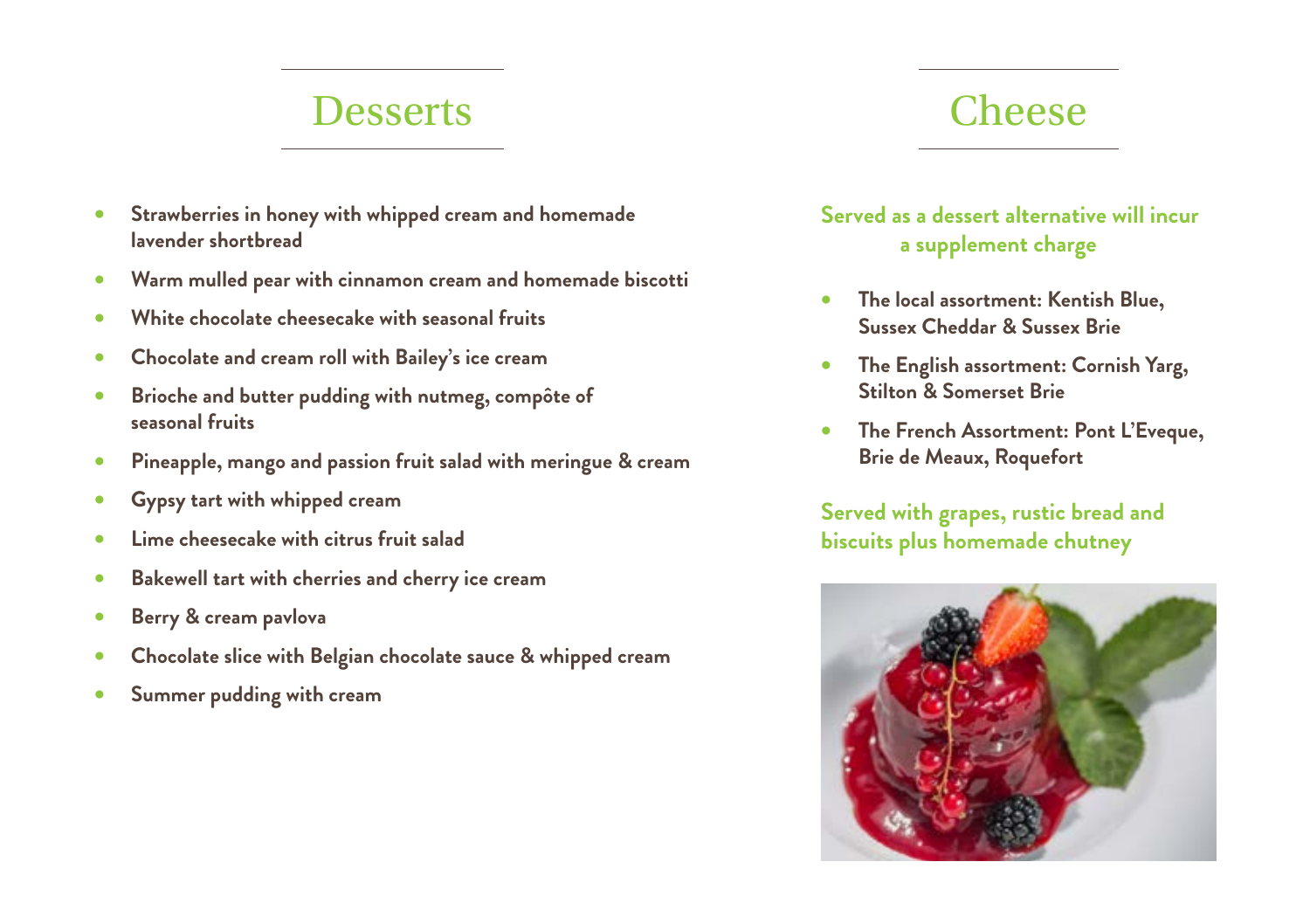

## Cheese Wedding Cake Tower

**Decorated with seasonal fruits, leaves and flowers as the seasons allow**

**Once the cake has been cut, we will display it as an evening cheese buffet with bread, biscuits, celery and fruit.**

## Afternoon Tea

### **A selection of sandwiches to include**

- **• Sussex Cheddar and seasonal chutney**
- **• Plough marinated salmon with lime and cream cheese**
- **• Egg, cucumber and rocket**
- **• Ham, mustard and tomato**
- **• Homemade scones with clotted cream and strawberry jam**

### **A selection of homemade cakes**

- **• Mini eccles cake**
- **• Chocolate and almond slice**
- **• Mini berry tartlet**
- **• Carrot cake with lemon icing**

**Strawberries in season and cream**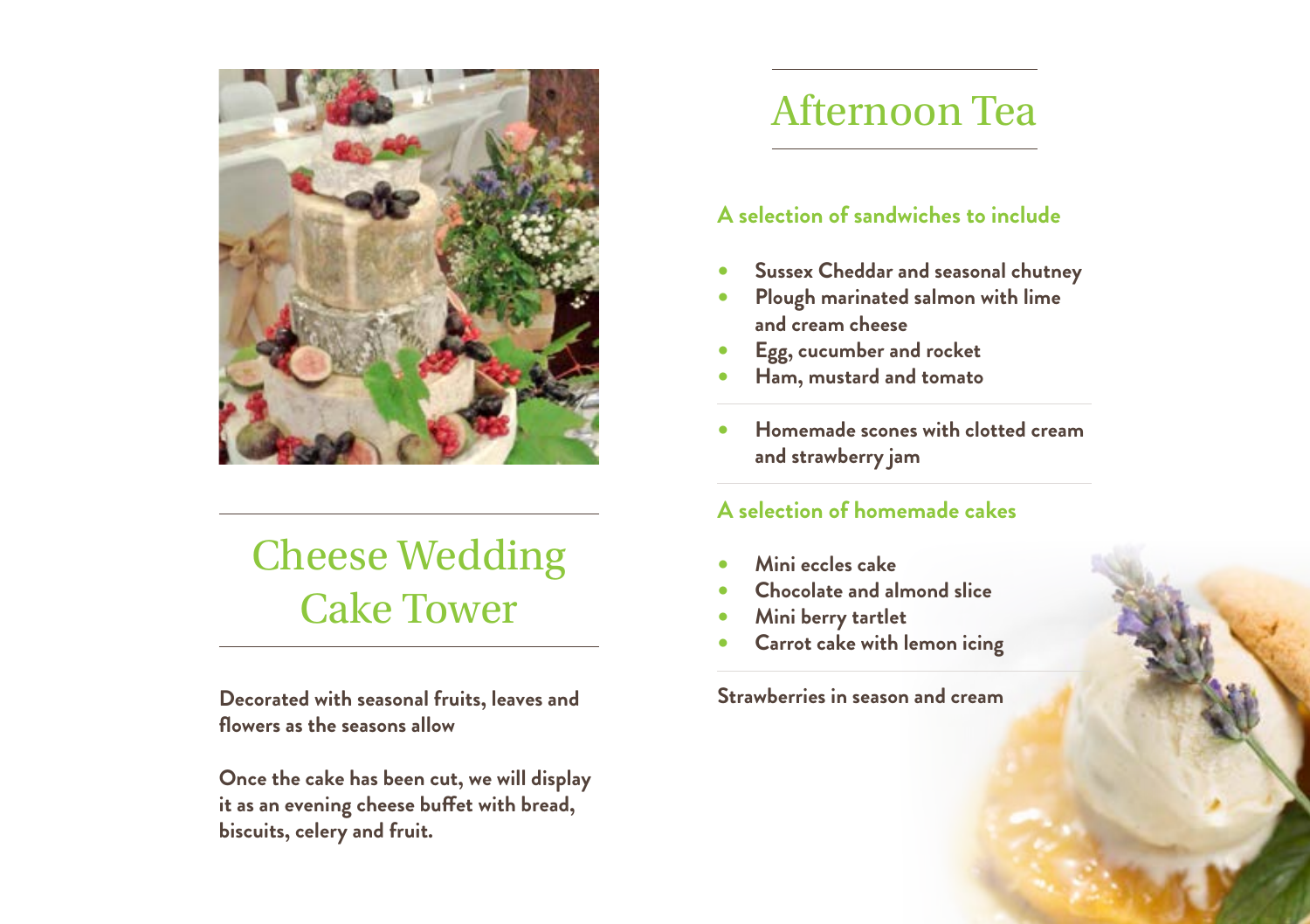## BBQ Feast

### **Choose up to 5 items from the following to include at least one veggie or vegan option**

- **• Loin of pork in garlic and thyme marinade**
- **• Lemon chicken breast**
- **• Lamb kofta with tzatziki**
- **• Plough burgers with Kentish blue cheese**
- **• Farm Cumberland bangers**
- **• Sirloin steak \*£4 supplement per steak\***
- **• Portobello mushroom with sweet potato**
- **• Marinated halloumi**
- **• Tempeh and pineapple kebab**
- **• Miso aubergine and courgette skewers**
- **• Beetroot & bean burger with jalapeno pepper and cumin**

**With your choice of 4 salads and rustic breads, mustard mayonnaise, Heinz Ketchup! Garden herb and garlic soured cream, served as a buffet or as a table feast.**

### **Puddings**

**A single plated dessert for all your guests is the simplest option to serve something sweet after your Hog or BBQ, a plated duo of 2 dessert choices an extra treat.**





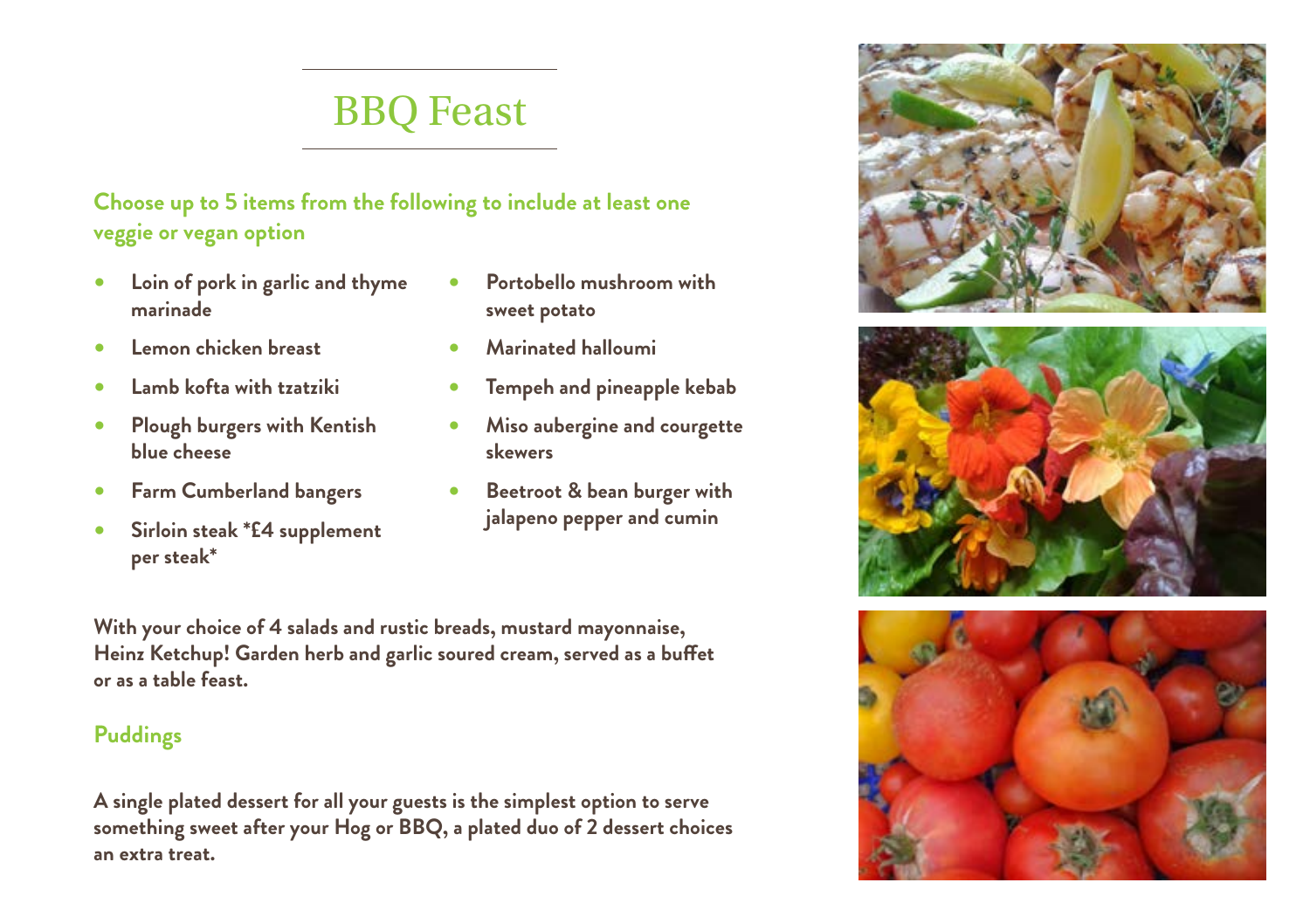## Roast Hog Feast

**Our free range roast hog is served with hog crackling, apple sauce and your choice of 4 salads. Presented carved, as a buffet complete with the hogs head with an apple in its mouth or as a table feast.**

- **• Roast summer vegetable salad with thyme**
- **• Jewelled roast root vegetable salad with lemon**
- **• Green salad with broad beans, peas, and garden mint**
- **• Rainbow vegetable slaw with coriander**
- **• Warm potato salad with bacon and onion**
- **• New potato salad with soured cream and chives**
- **• Summer tomato salad with basil**
- **• Herb leaf salad with watercress**
- **• Brown lentil salad with roast beetroot, lemony red onions and parsley**
- **• Roast tomato, harissa couscous with garden herbs**
- **• Greek salad of cucumber, sweet peppers, tomato, red onion and Feta**

**• Tender stem broccoli with chilli**

**Hog can also be served with hog crackling, pink apple sauce, hot roast vegetables and potatoes, seasonal greens and Kentish Yorkies!**

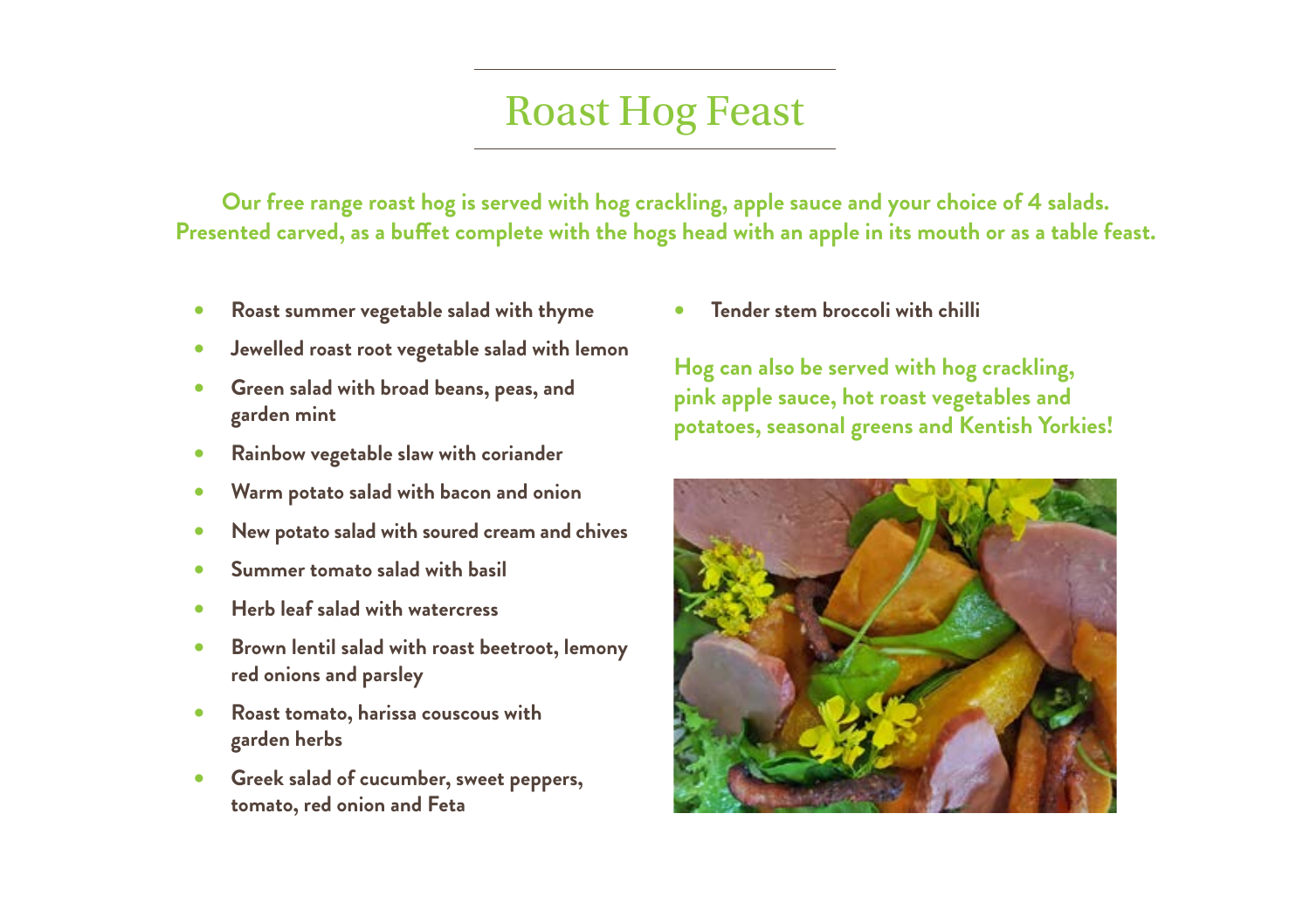## The Evening Spread

### **Evening BBQ**

**• Two meat & a veggie option with two salads of your choice, breads & sauces**

### **Evening Hog**

**• Hog shoulders to pull with crackling, pink apple sauce & baps**

### **Homemade Pizza by the metre**

- **• Tomato, mozzarella & basil**
- **• Grilled vegetable & Feta**
- **• Pepperoni & pepper**

# Mix 'n' Match Party Food

**Boards & Platters** Each served with bread selection for 15-20 people

**• Traditional Cold Roast Meats** Roast sirloin of beef, loin of pork & bacon with home made piccalilli & gherkins, horseradish & mustard

### **• Mediterranean Mezze**

Feta & black olives, Tzatziki, cherry tomatoes, marinaded grilled vegetables, stuffed peppers, pitta bread & mozzarella balls

**• Cheese Board** An assortment of 5 cheeses with grapes, celery & home made chutney

### **• Veggie Grazing**

Beetroot & walnut hummus, chickpea hummus and baba ganoush with piles of seasonal vegetables ready to dip

**• Savoury Pastries**

Cornish pasties, sausage rolls, pork pies with pickled onions & gherkins

**• Fruit Feast**

Pineapple, berries, mango, kiwi, melon, orange, grapes with chocolate dip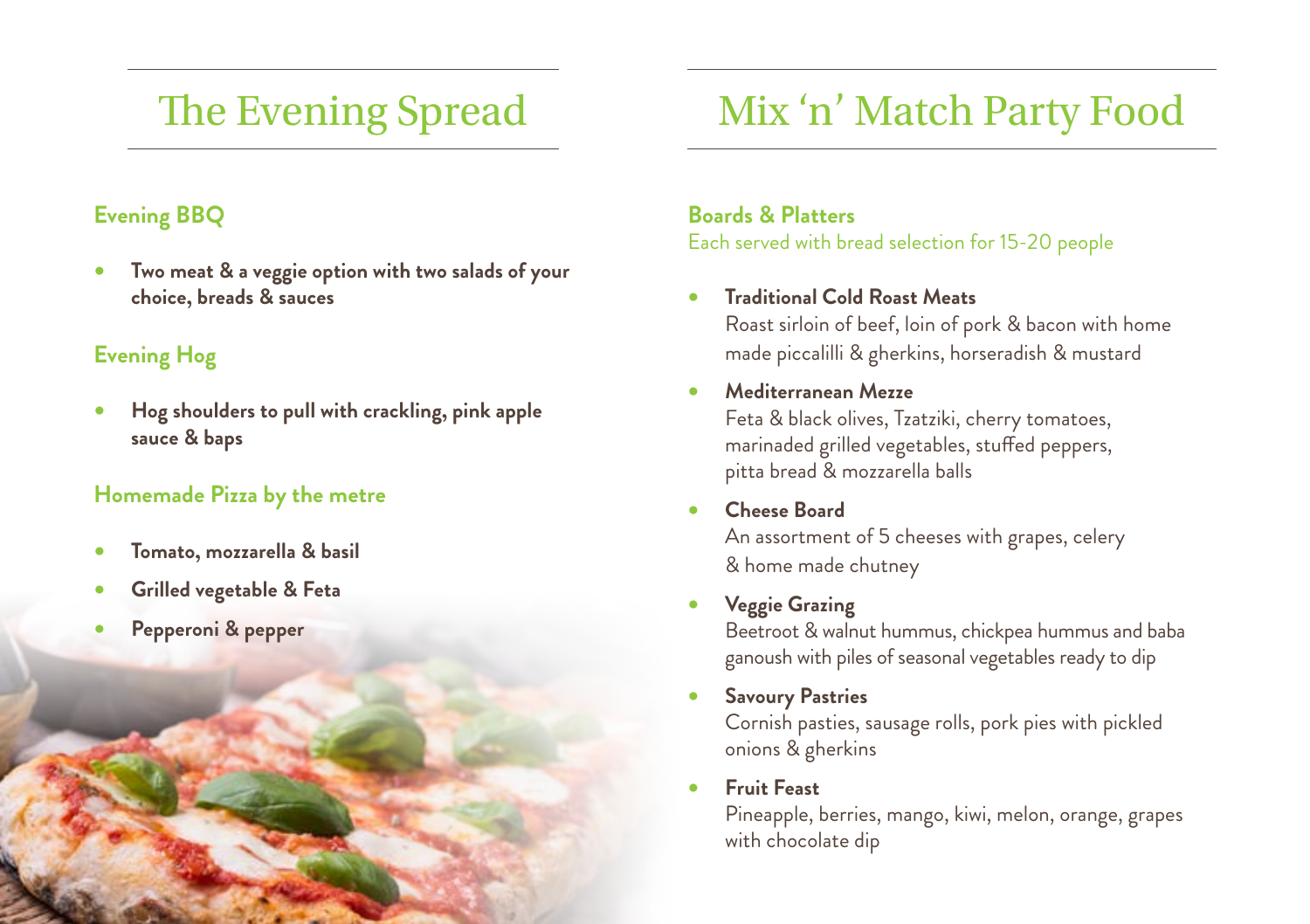## Mix 'n' Match Party Food

### **Hot Snacks**

### **• Baps** Bacon, sausage or pulled pork with a selection of sauces

## **• Plough Burger or Slider**

Brioche bun, mustard mayonnaise, tomato mango pineapple & coriander salsa With smoked bacon\*\* With Blue Cheese\*\*

**• Veggie Burger or Slider** Beetroot & bean burger with jalapeño pepper & cumin, little gem & avocado

### **• Cones of chips**

With sausage or crispy cod or halloumi or veggie bhaji

\*\* Supplement will be charged.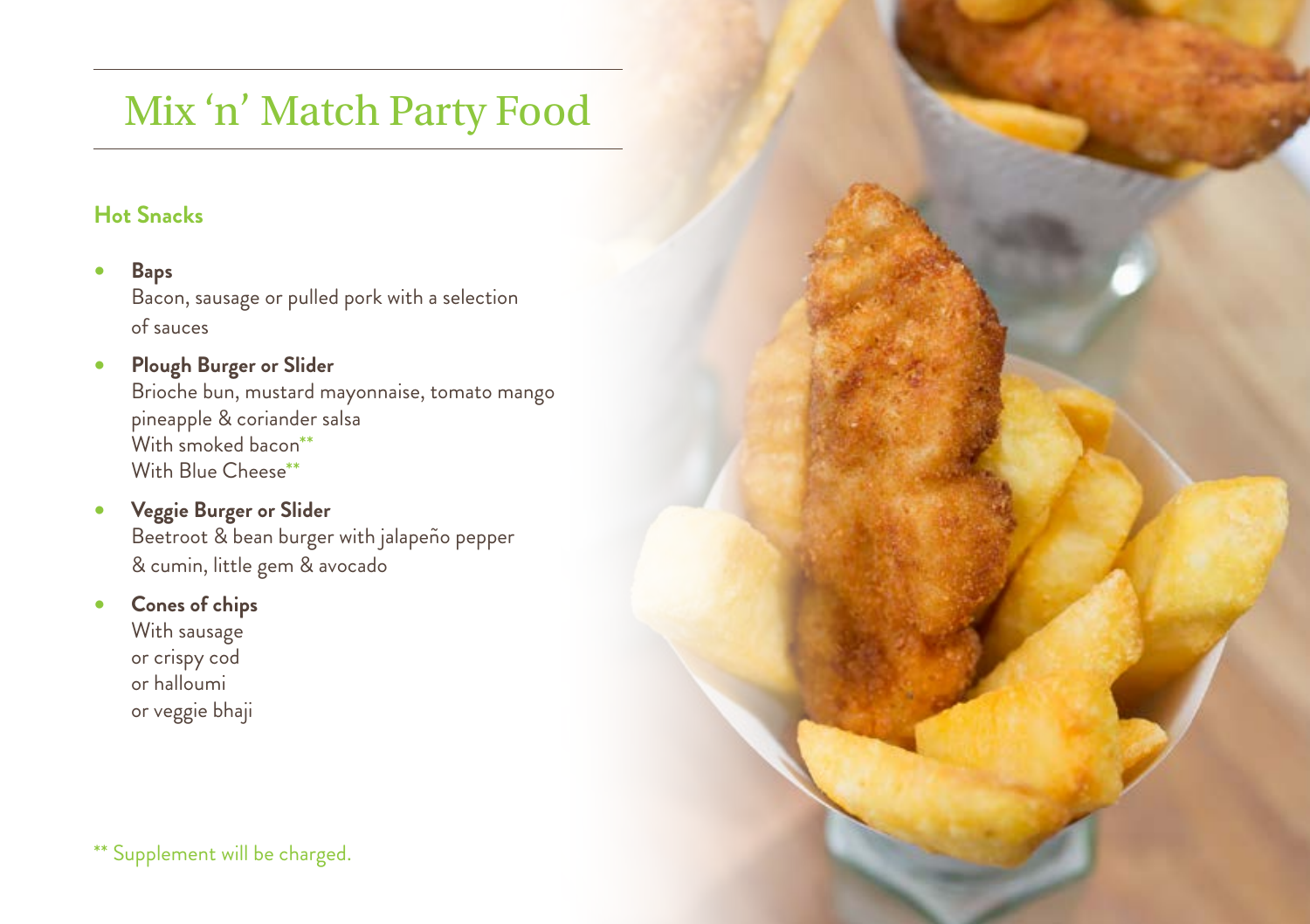## 2023 Hire Charges

|                 | Tuesdays, Wednesdays<br>& Thursdays |                       |                              | <b>Mondays &amp; Fridays</b> |                              | <b>Saturdays</b>             |
|-----------------|-------------------------------------|-----------------------|------------------------------|------------------------------|------------------------------|------------------------------|
|                 | Part Day<br><b>Exclusive</b>        | Full Day<br>Exclusive | Part Day<br><b>Exclusive</b> | Full Day<br>Exclusive        | Part Day<br><b>Exclusive</b> | Full Day<br><b>Exclusive</b> |
| January         | £1000                               | £1350                 | £1350                        | £1600                        | £1600                        | £1850                        |
| February        | £1000                               | £1350                 | £1350                        | £1600                        | £1600                        | £1850                        |
| March           | £1600                               | £1850                 | £1850                        | £2350                        | £2350                        | £2850                        |
| April           | £1600                               | £1850                 | £1850                        | £2350                        | £2350                        | £2850                        |
| May             | £2000                               | £2500                 | £2500                        | £3000                        | £3000                        | £3500                        |
| June            | £2000                               | £2500                 | £2500                        | £3000                        | £3000                        | £3500                        |
| July            | £2000                               | £2500                 | £2500                        | £3000                        | £3000                        | £3500                        |
| August          | £2000                               | £2500                 | £2500                        | £3000                        | £3000                        | £3500                        |
| September       | £2000                               | £2500                 | £2500                        | £3000                        | £3000                        | £3500                        |
| October         | £1600                               | £1850                 | £1850                        | £2350                        | £2350                        | £2850                        |
| November        | £1600                               | £1850                 | £1850                        | £2350                        | £2350                        | £2850                        |
| <b>December</b> | £2000                               | £2500                 | £2500                        | £3000                        | £3000                        | £3500                        |



- Please note that KCC local register office will also charge a fee to cover the cost of the legalities and conducting a civil ceremony at The Plough, the details of which are on their website.
- **• Hire maybe extended on a Saturday until 1am for an additional £500.**
- A minimum chargeable preordered spend will apply.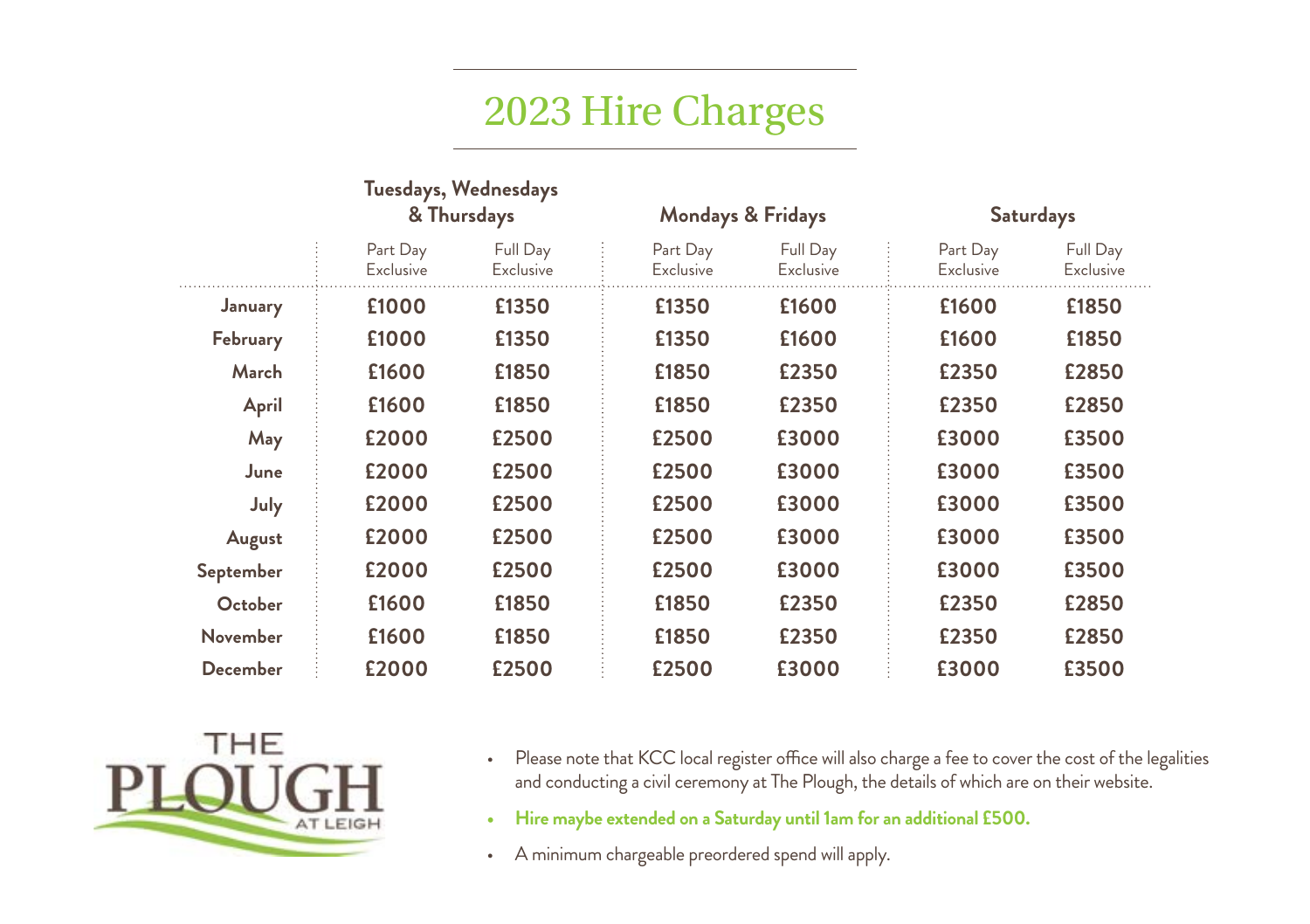## *Please note all our prices are per* **Food & Drink Prices 2023**

*person unless stated otherwise.*

| Canapes 4pp. Selection of 5                                                                                                                         | £8                                            |
|-----------------------------------------------------------------------------------------------------------------------------------------------------|-----------------------------------------------|
| 3 Course Wedding Breakfast<br>2 Course Wedding Breakfast                                                                                            | £52<br>£42                                    |
| <b>BBQ</b> Feast<br><b>BBQ Feast with Dessert</b><br>Hog Feast<br>Hog Feast with Dessert<br>Dessert Duo                                             | £38<br>£48<br>£38<br>£48<br>£2 supplement     |
| Afternoon Tea<br><b>Cheese Tower Wedding Cake</b>                                                                                                   | £32<br>£350 Serves 20-30<br>£550 Serves 30-50 |
| Evening Boards & Platters                                                                                                                           | £160 per platter<br>Serves 15-20              |
| Evening BBQ or Hog<br>Burgers<br>Sliders<br><b>Pulled Pork Baps</b><br>Bacon or Sausage Baps<br>Chip Cones With Fish, Sausage,<br>Halloumi or Bahji | £15<br>£10<br>£6<br>£10<br>£9<br>£9           |
|                                                                                                                                                     |                                               |
| Cone of Chips                                                                                                                                       | £4                                            |
| Pizza per half metre<br>Pizza per metre                                                                                                             | £60<br>£120                                   |

| <b>Arrival</b><br><b>Drink</b>                                                                                                        | 1/2 Bottle<br>Wine   | Toast<br><b>Drink</b>        | $Cof$ fee $/$<br>Tea | Cost |  |
|---------------------------------------------------------------------------------------------------------------------------------------|----------------------|------------------------------|----------------------|------|--|
| Glass of<br>Prosecco                                                                                                                  | House Red<br>& White | Glass of<br>Prosecco         | Included             | £26  |  |
| With a top up                                                                                                                         |                      |                              |                      | £32  |  |
| Glass of<br>Prosecco                                                                                                                  | House Red<br>& White | Glass of Chapel<br>Down Brut | Included             | £30  |  |
| Glass of Chapel<br>Down Brut                                                                                                          | House Red<br>& White | Glass of House<br>Champagne  | Included             | £36  |  |
| <b>Summer Drinks</b>                                                                                                                  |                      |                              |                      |      |  |
| Summer<br>Pimms                                                                                                                       | House Red<br>& White | Glass of<br>Prosecco         | Included             | £25  |  |
| We can swap any % of arrival drinks for bottles of beer for the boys.<br>A soft drink alternative is included in each drinks package. |                      |                              |                      |      |  |
| <b>Winter Drinks</b>                                                                                                                  |                      |                              |                      |      |  |

Mulled Wine or Hot Chocolate & Marshmallows House Red & White Glass of Prosecco Included



**£25**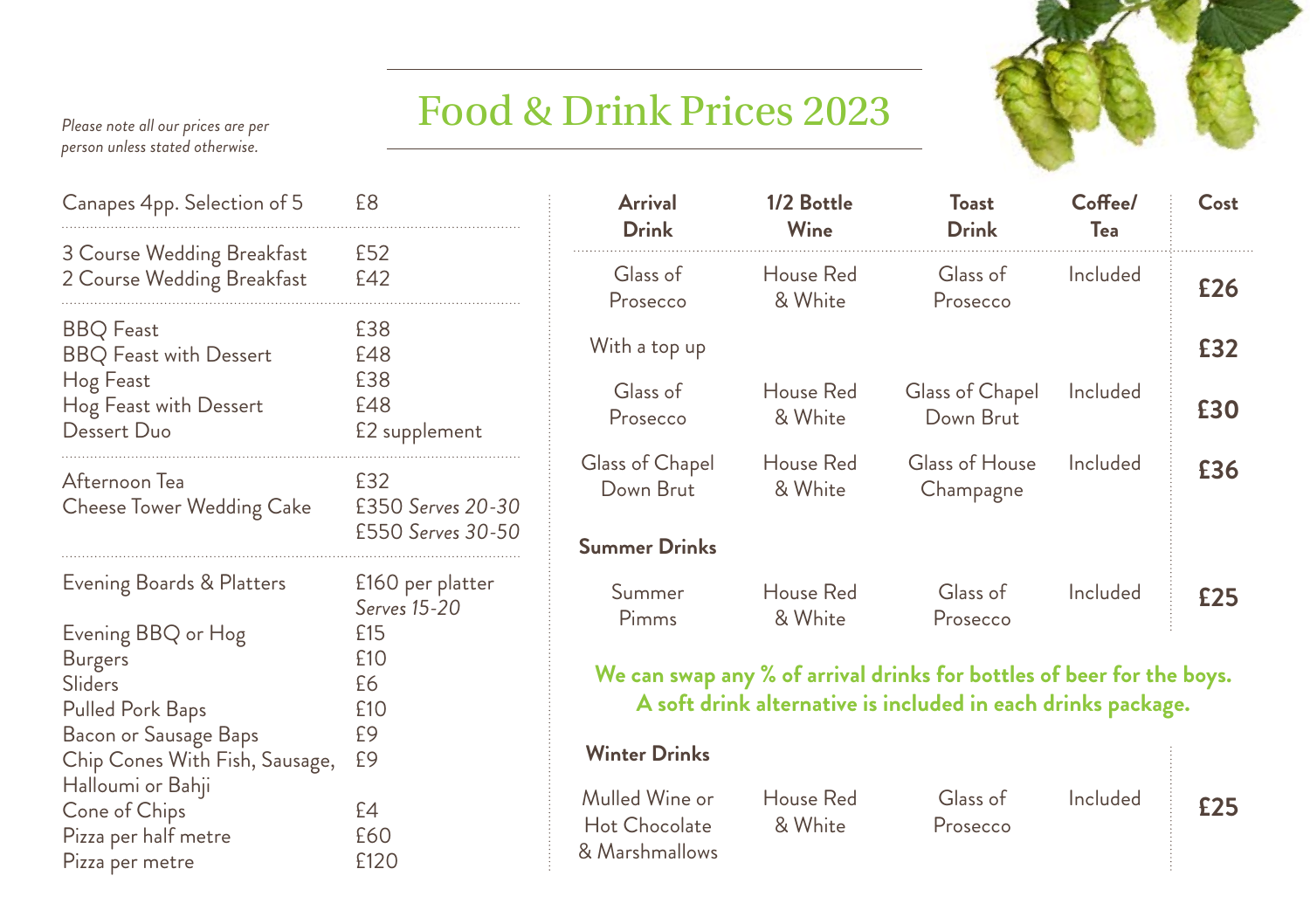## 2024 Hire Charges

|           |                              | Tuesdays, Wednesdays<br>& Thursdays | <b>Mondays &amp; Fridays</b> |                              | <b>Saturdays</b>             |                              |  |
|-----------|------------------------------|-------------------------------------|------------------------------|------------------------------|------------------------------|------------------------------|--|
|           | Part Day<br><b>Exclusive</b> | Full Day<br><b>Exclusive</b>        | Part Day<br>Exclusive        | Full Day<br><b>Exclusive</b> | Part Day<br><b>Exclusive</b> | Full Day<br><b>Exclusive</b> |  |
| January   | £1000                        | £1500                               | £1500                        | £1750                        | £1750                        | £2000                        |  |
| February  | £1000                        | £1500                               | £1500                        | £1750                        | £1750                        | £2000                        |  |
| March     | £1750                        | £2000                               | £2000                        | £2500                        | £2500                        | £3000                        |  |
| April     | £1750                        | £2000                               | £2000                        | £2500                        | £2500                        | £3000                        |  |
| May       | £2500                        | £3000                               | £3000                        | £3500                        | £3500                        | £4000                        |  |
| June      | £2500                        | £3000                               | £3000                        | £3500                        | £3500                        | £4000                        |  |
| July      | £2500                        | £3000                               | £3000                        | £3500                        | £3500                        | £4000                        |  |
| August    | £2500                        | £3000                               | £3000                        | £3500                        | £3500                        | £4000                        |  |
| September | £2500                        | £3000                               | £3000                        | £3500                        | £3500                        | £4000                        |  |
| October   | £1750                        | £2000                               | £2000                        | £2500                        | £2500                        | £3000                        |  |
| November  | £1750                        | £2000                               | £2000                        | £2500                        | £2500                        | £3000                        |  |
| December  | £2000                        | £2500                               | £2500                        | £3000                        | £3000                        | £3500                        |  |



- Please note that KCC local register office will also charge a fee to cover the cost of the legalities and conducting a civil ceremony at The Plough, the details of which are on their website.
- **• Hire maybe extended on a Saturday until 1am for an additional £500.**
- A minimum chargeable preordered spend will apply.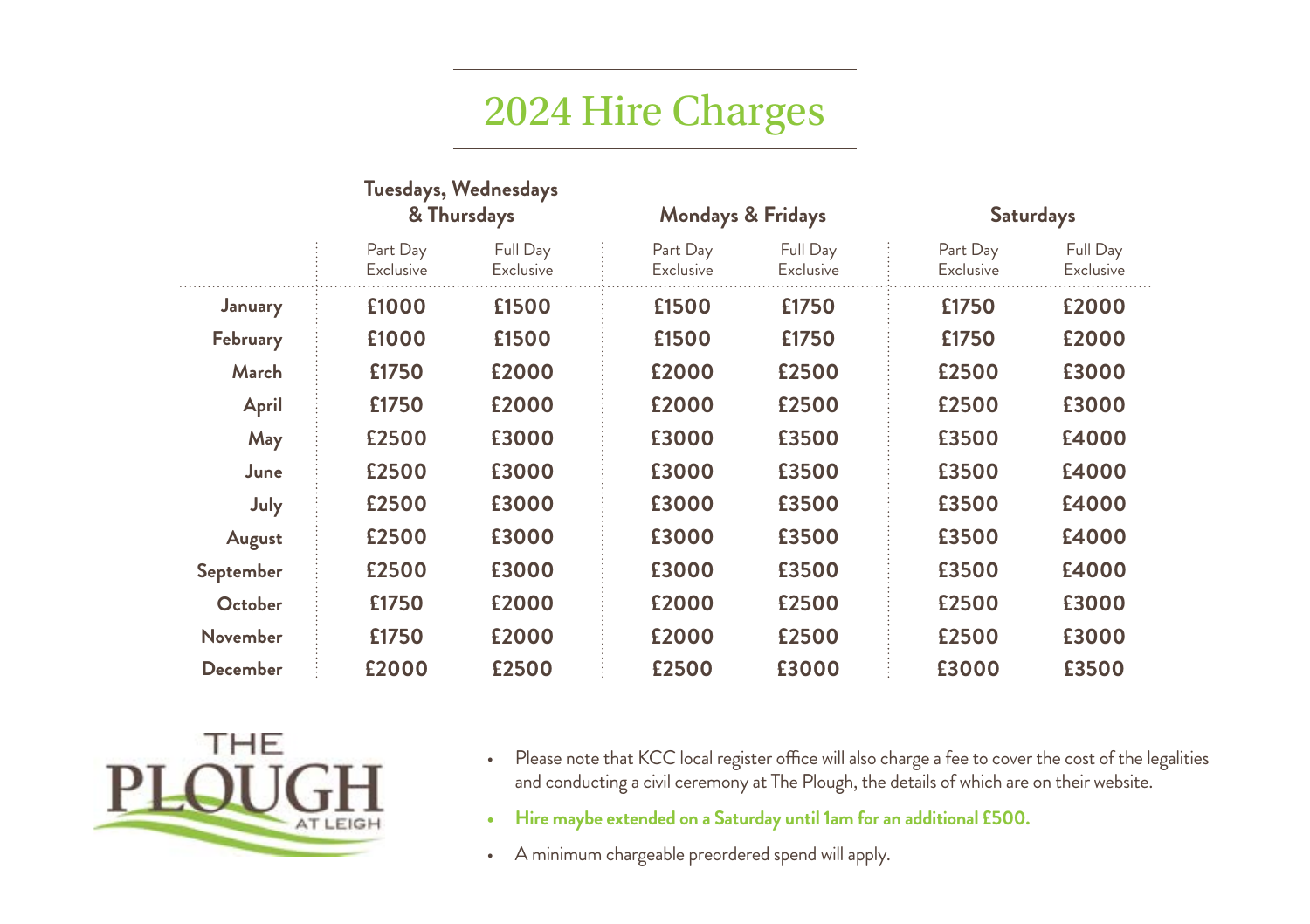## *Please note all our prices are per* Food & Drink Prices 2024

*person unless stated otherwise.*

| Canapes 4pp. Selection of 5                                                                                                                  | £8                                               |
|----------------------------------------------------------------------------------------------------------------------------------------------|--------------------------------------------------|
| 3 Course Wedding Breakfast<br>2 Course Wedding Breakfast                                                                                     | £55<br>£45                                       |
| <b>BBQ</b> Feast<br><b>BBQ Feast with Dessert</b><br>Hog Feast<br>Hog Feast with Dessert<br>Dessert Duo                                      | £40<br>£50<br><b>£40</b><br>£50<br>£2 supplement |
| Afternoon Tea<br><b>Cheese Tower Wedding Cake</b>                                                                                            | £35<br>£350 Serves 20-30<br>£550 Serves 30-50    |
| Evening Boards & Platters                                                                                                                    | £160 per platter<br>Serves 15-20                 |
| Evening BBQ or Hog<br>Burgers<br>Sliders<br>Pulled Pork Baps<br>Bacon or Sausage Baps<br>Chip Cones With Fish, Sausage,<br>Halloumi or Bahji | £15<br>£10<br>£6<br>£10<br>£9<br>F9              |
| Cone of Chips                                                                                                                                | £4                                               |
| Pizza per half metre<br>Pizza per metre                                                                                                      | £60<br>£120                                      |

| <b>Arrival</b><br><b>Drink</b>                                                                                                        | 1/2 Bottle<br>Wine   | Toast<br><b>Drink</b>        | $Cof$ fee $/$<br>Tea | Cost |  |
|---------------------------------------------------------------------------------------------------------------------------------------|----------------------|------------------------------|----------------------|------|--|
| Glass of<br>Prosecco                                                                                                                  | House Red<br>& White | Glass of<br>Prosecco         | Included             | £27  |  |
| With a top up                                                                                                                         |                      |                              |                      | £33  |  |
| Glass of<br>Prosecco                                                                                                                  | House Red<br>& White | Glass of Chapel<br>Down Brut | Included             | £32  |  |
| Glass of Chapel<br>Down Brut                                                                                                          | House Red<br>& White | Glass of House<br>Champagne  | Included             | £38  |  |
| <b>Summer Drinks</b>                                                                                                                  |                      |                              |                      |      |  |
| Summer<br>Pimms                                                                                                                       | House Red<br>& White | Glass of<br>Prosecco         | Included             | £26  |  |
| We can swap any % of arrival drinks for bottles of beer for the boys.<br>A soft drink alternative is included in each drinks package. |                      |                              |                      |      |  |
| <b>Winter Drinks</b>                                                                                                                  |                      |                              |                      |      |  |

| Mulled Wine or<br>Hot Chocolate | House Red<br>& White | Glass of<br>Prosecco | Included $$526$ |  |
|---------------------------------|----------------------|----------------------|-----------------|--|
| & Marshmallows                  |                      |                      |                 |  |

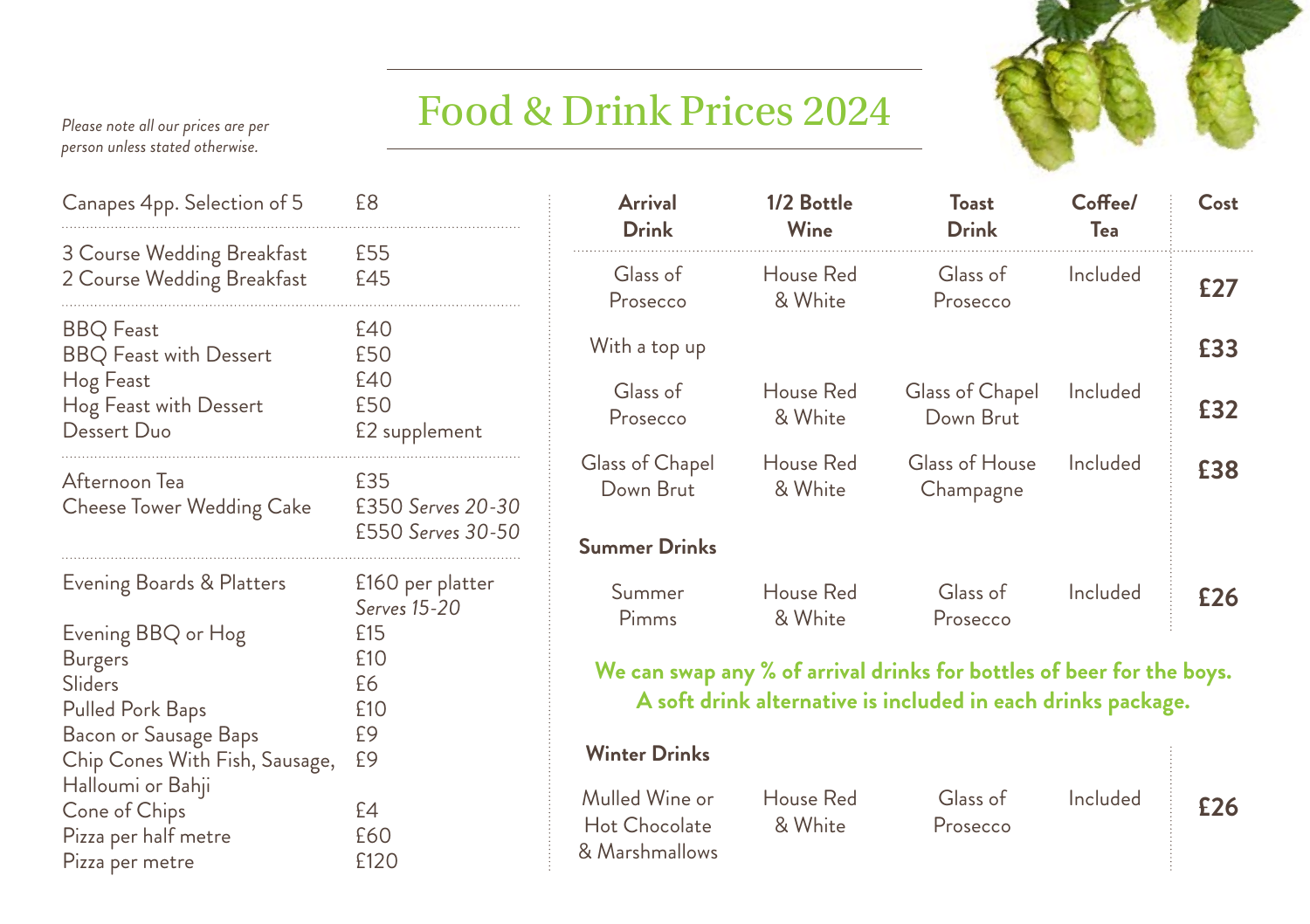### Service Providers

#### **The Plough's House DJ Lucci Events**

"Reliable Passionate Professional" Gary has an amazing sound & lighting system at The Plough and offers an array of services including music support throughout the day for your ceremony, drinks reception and background music during your wedding breakfast. Photo projection throughout is also a possibility.

**Gary Lucci** | www.djluccievents.co.uk djluccievents@hotmail.co.uk 07966 377029

**Decoration Locate to Create** hello@Locatetocreate.com | 07718 140217

**Amanda Jane Wedding Design** hello@amanda-jane.co.uk | 07714 402902

#### **Photographer**

**Terence Joseph Photography** www.terencejosephphotography.co.uk terence@terencejosephphotography.co.uk 07960 282 176 | fb.com/terencejphotography

**Helen England Photography** helen@helenenglandphotography.co.uk

#### **Photobooth**

**Magical Times** www.magical-times.co.uk | 0345 257 6543

#### **Videographer TDH Media**

www.tdhmedia.co.uk

#### **Flowers**

**Elli Cawse Floral Designs** www.elliecawse-floraldesigns.co.uk info@ellicawse-floraldesigns.co.uk 07710 480 068

#### **Wedding Cake**

**Sharon Lord Cakes** www.sharonlordcakes.co.uk enquiries@sharonlordcakes.co.uk | 01959 562274

#### **Entertainment**

**Please inquire about hiring our own vintage garden games!**

**Pure Mini Golf** www.pureminigolf.co.uk | info@pureminigolf.co.uk

**Crazy Golf 4U** 07894 649925

**Magician, Adam Smith** www.adams-magic.co.uk info@adams-magic.co.uk | 07469 241 313

**Guitarist, Alan Oliver** www.alanoliverguitarist.com

**Harpist, Gwenllian Llyr** welsh\_harpist@hotmail.co.uk

**The Artful Doodler Cartoonist/Caricaturist** richnairn@hotmail.com | 07958 039170

#### **Local Hotels**

**Premier Inn Hilden Manor** | 0871 527 9098 London Road, Hildenborough, TN10 3AN

**Premier Inn Pembury Road** | 0871 527 9096 Tonbridge, TN11 0NA, United Kingdom

**Rose and Crown, Best Western** | 0844 387 6206 125 High Street, Tonbridge TN9 1DD

**Leicester Arms** | 01892 871617 High Street, Penshurst TN11 8BT

**Mercure Tunbridge Wells** | 01892 628298 8 Tonbridge Rd, Pembury TN2 4QL

**Hadlow Manor Hotel** | 01732 851442 Maidstone Rd, Tonbridge TN11 0JH

**Hotel du Vin** | 01892 320749 Crescent Rd, Tunbridge Wells TN1 2LY

**One Warwick Park** | 01892 520587 1 Warwick Park, Tunbridge Wells TN2 5TA

**Priory Barn** www.cottages.com/cottages/priory-barn-30062

#### **Taxis**

**Hildenborough Taxis** | 01732 252 888 **Castle Cars** | 01732 363 637 **TN Taxis** | 01732 363 636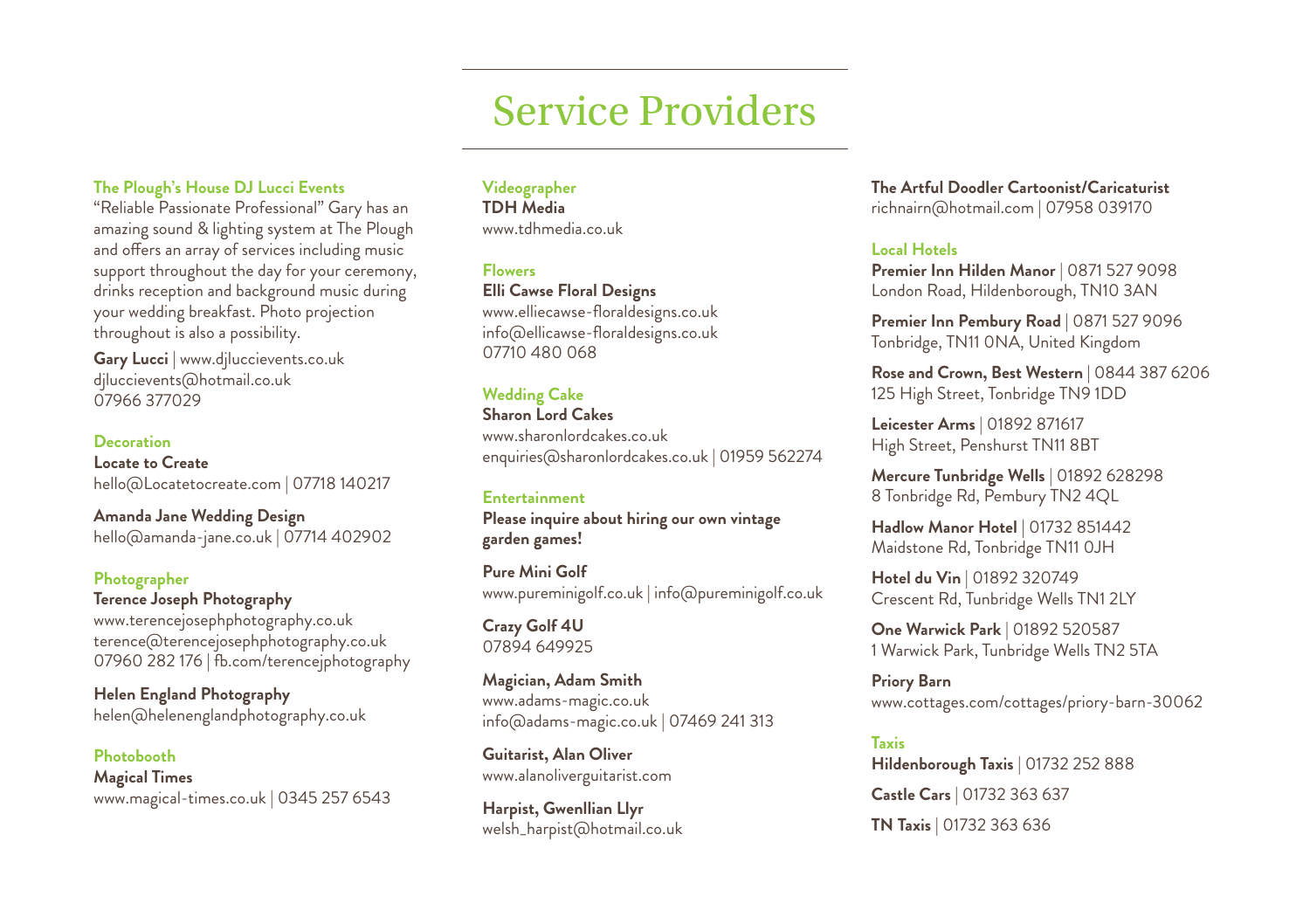## Terms & Conditions

#### **1. Venue Hire**

- 1.1. We will provisionally hold a date for your Wedding Celebrations for up to 14 days. In the event of another enquiry for the chosen date, you will be asked to confirm your booking.
- 1.2. To confirm your booking the payment of the Venue Hire Charge is required. This acts as a non-refundable deposit and once paid is deemed as acceptance of all our Terms and Conditions.
- 1.3. A wedding contract will be issued to be signed by both parties at this time, not later than 1 week after the deposit is received.

#### **2. Number of Guests**

- 2.1. The minimum number of chargeable guests will be named at the point of date confirmation.
- 2.2. Notice of additional guest numbers are required 4 weeks before the secured date.
- 2.3. A minimum chargeable spend for your required date will be stated and agreed to at the time of booking confirmation.

#### **3. Payment**

- 3.1. Payment of 50% of the estimated final invoice is due 26 weeks prior to your secured date.
- 3.1. Payment of the Final Invoice is due 3 weeks prior to your secured date.
- 3.2. Any costs occurred from the day itself will be due for payment the morning after the wedding on the collection of your decorations.

#### **4. Cancellation**

- 4.1. In the event of written notice being given of a cancellation, the Venue Hire Charge Deposit is forfeit. Other charges will be levied based on the following:
- 4.2. If the cancellation is made more than 12 months prior to the secured date no additional charges will apply.
- 4.3. At 26 weeks prior to the secured date, a charge of 50% of our estimated final invoice will be due. This will increase by 10% per month.
- 4.4. Rescheduling by written notice of the secured date:
- 4.4.1 If the original secured date is resold the original deposit paid will be transferred as part payment towards the new non-refundable deposit due to secure the new date.
- 4.4.2 If the original date cannot be resold the terms of cancellation will be applicable and the original non-refundable deposit is forfeit.
- 4.4.3. An additional administration fee of £200 will be made for the rescheduling.

#### **5. Covid 19**

- 5.1. In the case of the government closing the venue or introducing maximum numbers of 30 or less, due to covid19 or similar pandemic only, we shall offer you a date to reschedule your wedding to within the succeeding 6 months from your original wedding date with no extra cost, the invoice payment dates remaining as originally agreed.
- 5.2. If you would prefer to reschedule your wedding date beyond the succeeding 6-month period from your wedding date a rescheduling fee of £200 will be payable as well as your signed agreement to any new advertised terms and conditions and payment terms.
- 5.3. If you do not wish to accept our offer to reschedule your wedding but cancel instead The Plough and Barn at Leigh Ltd will refund any monies already paid deducting the original nonrefundable deposit which becomes forfeit as well as any further reasonable costs.

#### **6. Catering**

- 6.1. All catering is provided in-house by The Plough and Barn at Leigh Ltd. No food stuffs, drink or catering of any kind may be brought onto the premises, with the exception of a traditional Wedding Cake.
- 6.2. Novelty items, such as Sweet Carts and Chocolate Fountains can be arranged through The Plough at Leigh Ltd or with our express permission for which a cover charge will be made by The Plough and Barn at Leigh Ltd.

#### **7. Entertainment**

- 7.1. We will provide details of our recommended DJ for your evening. Bookings, cost and payment are between you and them.
- 7.2. Any suppliers must be approved by The Plough and Barn at Leigh Ltd prior to you booking them.
- 7.3. Any professional entertainment service performing on your behalf at the venue must provide us with copies of their Public Liability Insurance and PAT Certification of any electrical equipment a minimum of 3 weeks before the secured date.
- 7.4. Any amplified music played must follow our "amplified music policy" the signed agreement required a minimum of 3 weeks prior to the secured date.
- 7.5. Any professional entertainment must be set up and sound tested before any of your guests are invited into the area.
- 7.6. Firework displays are permitted if performed by a professional, reputable company with provision of copies of their Public Liability Insurance and health & safety documentation after a site visit a minimum of 3 weeks before the secured date.
- 7.7. Chinese Lanterns are not permitted.
- 7.8. Drone photography must be approved by The Plough and Barn at Leigh Ltd prior to you booking them.

#### **8. Decoration**

Will be placed by us at the appropriate times with the exception of Barn decoration into the eaves. If this is required an approved professional company, able to provide copies of their Public Liability Insurance and health & safety documentation after a site visit a minimum of 3 weeks before the secured date must be used.

- 8.1. Confetti: Dried flower petal confetti may be used in a part of the venue and at a time to be discussed with us in advance. No artificial confetti may be used on the premises. No confetti cannons are permitted.
- 8.2. The use of soap bubbles or fog machine is not permitted in the barn.
- 8.3. Naked flames are not permitted. Any candles required for decoration purposes must be LED.
- 8.4. No crystal beads or pebbles which could cause a slip hazard may be used as table decoration.
- 8.5. Any helium balloons must be weighted and not be untied at any time in the barn.

#### **9. Children**

- 9.1. Children must be supervised at all times in all parts of the premises.
- 9.2. The playground may be used by children 11 years and under in daylight only under the supervision of a responsible adult.

#### **10. Furniture**

- 10.1. Alternative furniture will be hired by the venue on your behalf at a quoted additional cost
- 10.2. We will recommend one other furniture supplier for alternative furniture. Bookings cost and payment are between you and them. An additional flat rate service and storage charge will be made by us, added to your invoice.

#### **11. Others**

- 11.1. We strongly recommend that you acquire Comprehensive Wedding Insurance to cover all eventualities.
- 11.2. We reserve the right to change these terms and conditions as necessary.